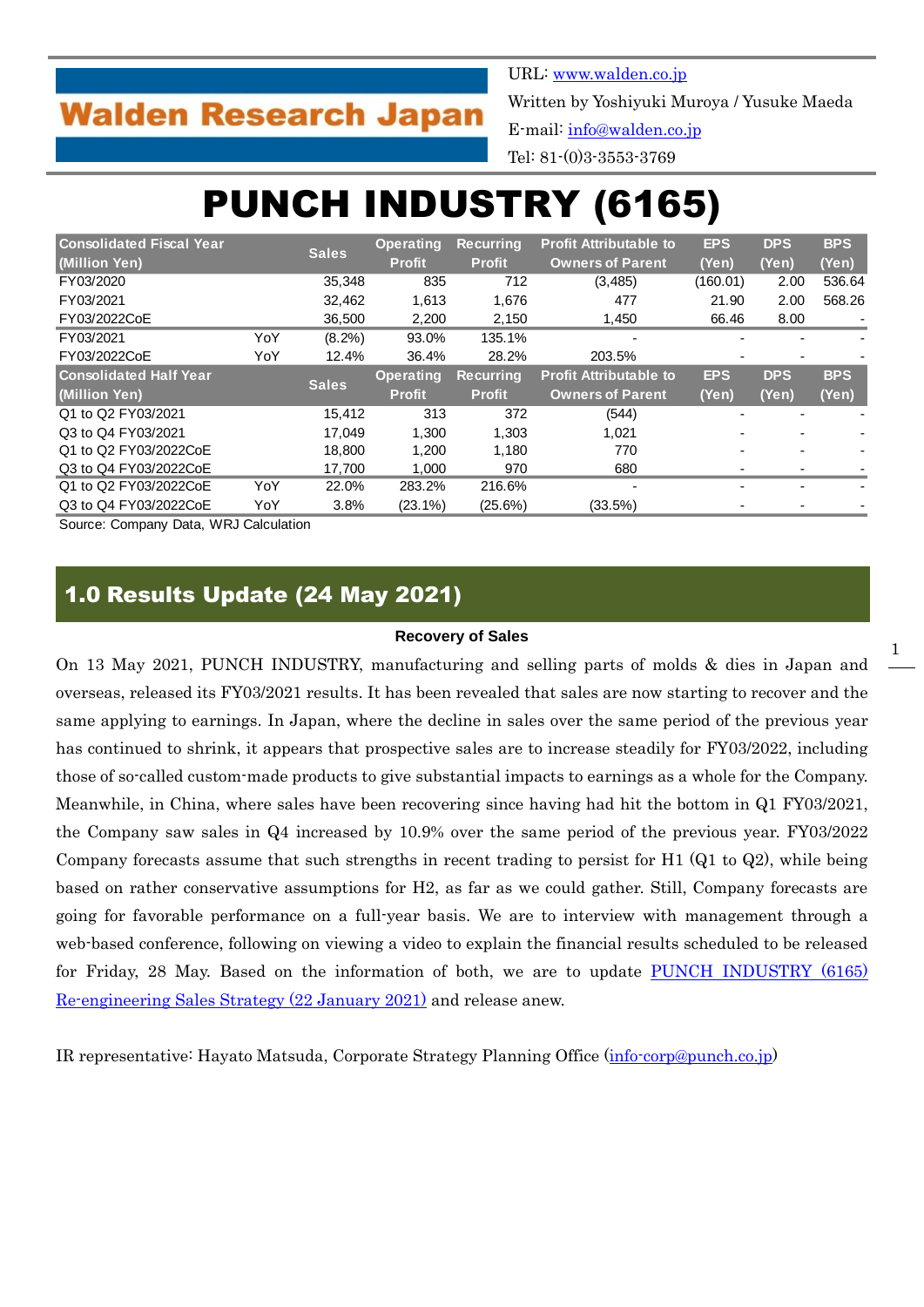# 2.0 Company Profile

| Manufacturing and Selling Parts of Molds & Dies in Japan and Overseas |                                                                                                                                                                                                                                    |  |  |  |  |  |  |
|-----------------------------------------------------------------------|------------------------------------------------------------------------------------------------------------------------------------------------------------------------------------------------------------------------------------|--|--|--|--|--|--|
| <b>Company Name</b>                                                   | PUNCH INDUSTRY CO., LTD.<br><b>Company Website</b><br><b>PUNCH INDUSTRY</b><br>IR Information<br>Share price (Japanese)                                                                                                            |  |  |  |  |  |  |
| Established                                                           | 29 March 1975                                                                                                                                                                                                                      |  |  |  |  |  |  |
| Listing                                                               | 14 March 2014: Tokyo Stock Exchange 1st section (ticker: 6165)                                                                                                                                                                     |  |  |  |  |  |  |
|                                                                       | 20 December 2012: Tokyo Stock Exchange 2nd section                                                                                                                                                                                 |  |  |  |  |  |  |
| Capital                                                               | $\textcolor{blue}{\textless}2.897\text{m}$ (as of the end of March 2021)                                                                                                                                                           |  |  |  |  |  |  |
| No. of Shares                                                         | $22,122,400$ shares, including $303,406$ treasury shares (as of the end of March $2021$ )                                                                                                                                          |  |  |  |  |  |  |
| <b>Main Features</b>                                                  | By far the largest in China and one of the largest on a global basis<br>Collective 15,000 customers $(6,000 \text{ in Japan}, 8,000 \text{ in China and } 1,000 \text{ in other})$<br>Focus on high-value added strategic products |  |  |  |  |  |  |
| Segment                                                               | I. Parts of Molds & Dies Business                                                                                                                                                                                                  |  |  |  |  |  |  |
| Representative                                                        | Representative Director, President and CEO: Tetsuji Morikubo                                                                                                                                                                       |  |  |  |  |  |  |
| Shareholders                                                          | MT Kosan 17.44%, Caceis Bank Germany Customer Acc. 11.06% (as of the end of                                                                                                                                                        |  |  |  |  |  |  |
|                                                                       | September 2020, but for treasury shares)                                                                                                                                                                                           |  |  |  |  |  |  |
| <b>Head Office</b>                                                    | Shinagawa-ku, Tokyo, JAPAN                                                                                                                                                                                                         |  |  |  |  |  |  |
| No. of Employees                                                      | Consolidated: 4,006, Parent: 954 (as of the end of March 2021)                                                                                                                                                                     |  |  |  |  |  |  |

Source: Company Data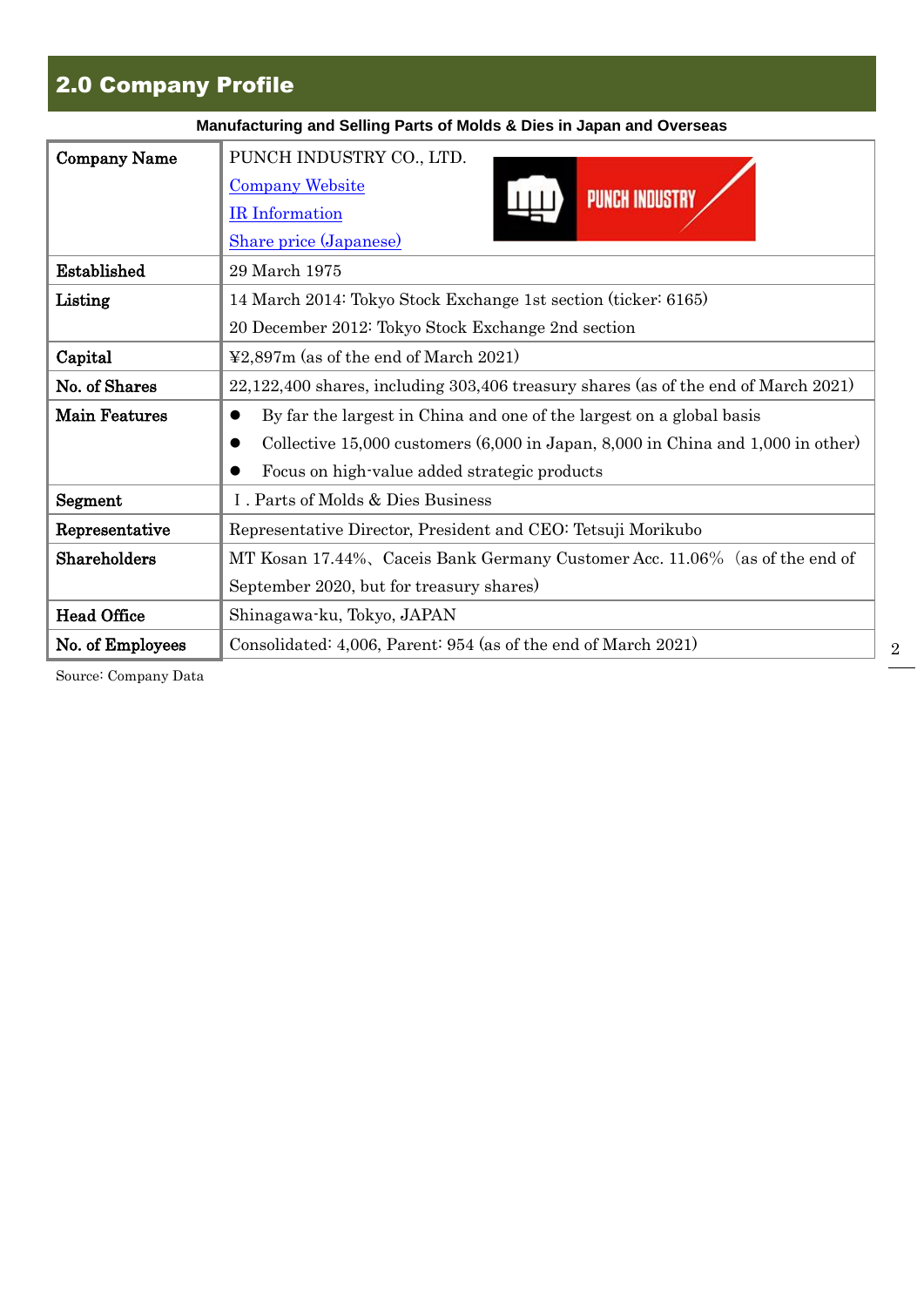## 3.0 Recent Trading and Prospects

#### **FY03/2021**

In FY03/2021, sales came in at ¥32,462m (down 8.2% YoY), operating profit ¥1,613m (up 93.0%), recurring profit ¥1,676m (up 135.1%) and profit attributable to owners of parent ¥477m (versus minus ¥3,485m in the previous year), while operating profit margin 5.0% (up 2.6% points). At the same time, gross profit came in at ¥9,086m (down 1.1%) and SG&A expenses ¥7,473m (down 10.5%), implying gross profit margin of 28.0% (up 2.0% points) and sales to SG&A expenses ratio of 23.0% (down 0.6% points).



Source: Company Data, WRJ Calculation

Meanwhile, with respect to trends of above-mentioned cost of sales (gross profit) and SG&A, there were substantial impacts stemming from impairment of ¥3,314m in FY03/2020 and of ¥689m as of the end of Q2 FY03/2021, having reduced depreciation charges to a corresponding extent. On top of this, the Company suggests that some of the benefits of Business Innovation Project which it has focused on for some time have already been generated, also having contributed to cut back on cost of sales. For SG&A expenses, the Company suggests that it has also benefited from its efforts of streamlining on a group basis.

By region, sales in Japan came in at ¥12,338m (down 15.3%), sales in China ¥16,888m (up 0.3%), sales in Southeast Asia ¥1,376m (down 10.3%) and sales in Europe, Americas, etc. ¥1,858m (down 22.9%). In Japan, sales associated with Automobiles slowed down in particular, while sales in Japan as a whole have shown a trend of recovery for H2.

3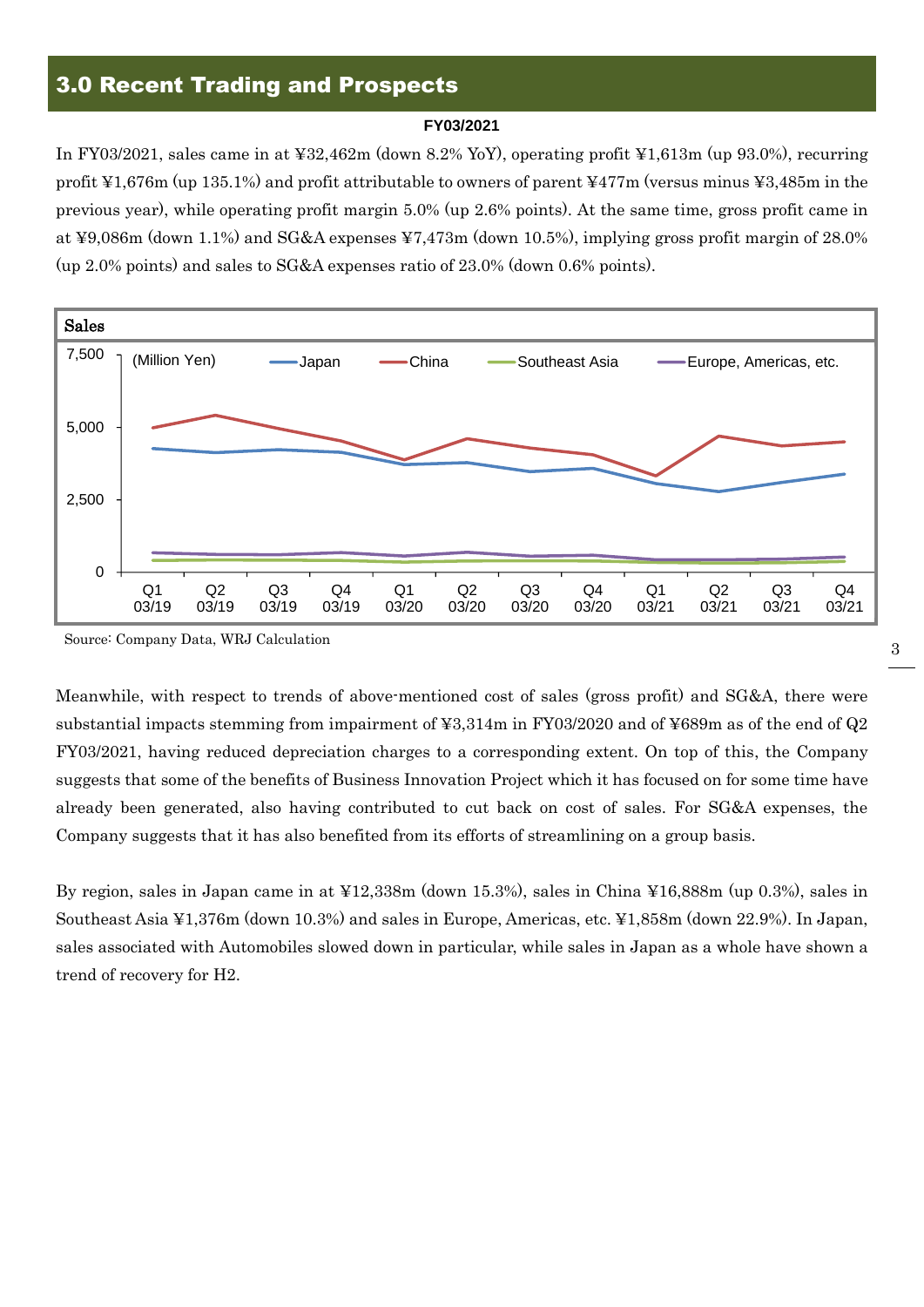Meanwhile, in China, sales in  $Q1$  decreased by 14.3% over the same period of the previous year, sales in  $Q2$ increased by 2.0%, sales in Q3 increased by 1.7% and sales in Q4 increased by 10.9%. For Q1, the impacts stemming from COVID-19 turned out to be a key negative factor, but it was followed by a trend of recovery as early as in Q2. To date, the trend of recovery has been rather accelerating. For Q2 and thereafter, the Company suggests that it has been seen increasing contribution from sales associated with Electronic Parts & Semiconductors. By the way, as the local subsidiary's fiscal yearend is December, sales in China are reflected in the Company's consolidated financial statements with a delay of three months. According to the Company, recent trading in China through January to March 2021 has remained buoyant, which is to be reflected in the Company's performance for Q1 FY03/2022.

### **FY03/2022 Company Forecasts**

FY03/2022 Company forecasts (announced on 13 May 2021) are going for prospective sales of ¥36,500m (up 12.4% YoY), operating profit of ¥2,200m (up 36.4%), recurring profit of ¥2,150m (up 28.2%) and profit attributable to owners of parent of  $\yen 1,450m$  (up 203.5%), while operating profit margin of 6.0% (up 1.1%) points). At the same time, Company forecasts are also going for prospective annual dividend of ¥8.00 per share, implying payout ratio of 12.0%.



Source: Company Data, WRJ Calculation (quarters in FY03/2022: half-year Company forecasts, pro rata)

Company forecasts are going for a slight decline in sales for H2 over H1 (Q1 to Q2), based on a conservative assumption that the impacts stemming from COVID-19 will be unclear for the future as far as we could gather. Meanwhile, it appears that prospective gross profit margin is assumed to edge up due to increased sales and that SG&A expenses are assumed to rise to more than a certain extent. The Company suggests that it adopts a policy to make progress in normalization of salaries and bonuses for the personnel after conspicuous reductions in FY03/2021, implying an intention of management to try to satisfy all the stakeholders by means of assuring favorable performance (with conservative assumptions) as well as benefiting the shareholders and the personnel at the same time.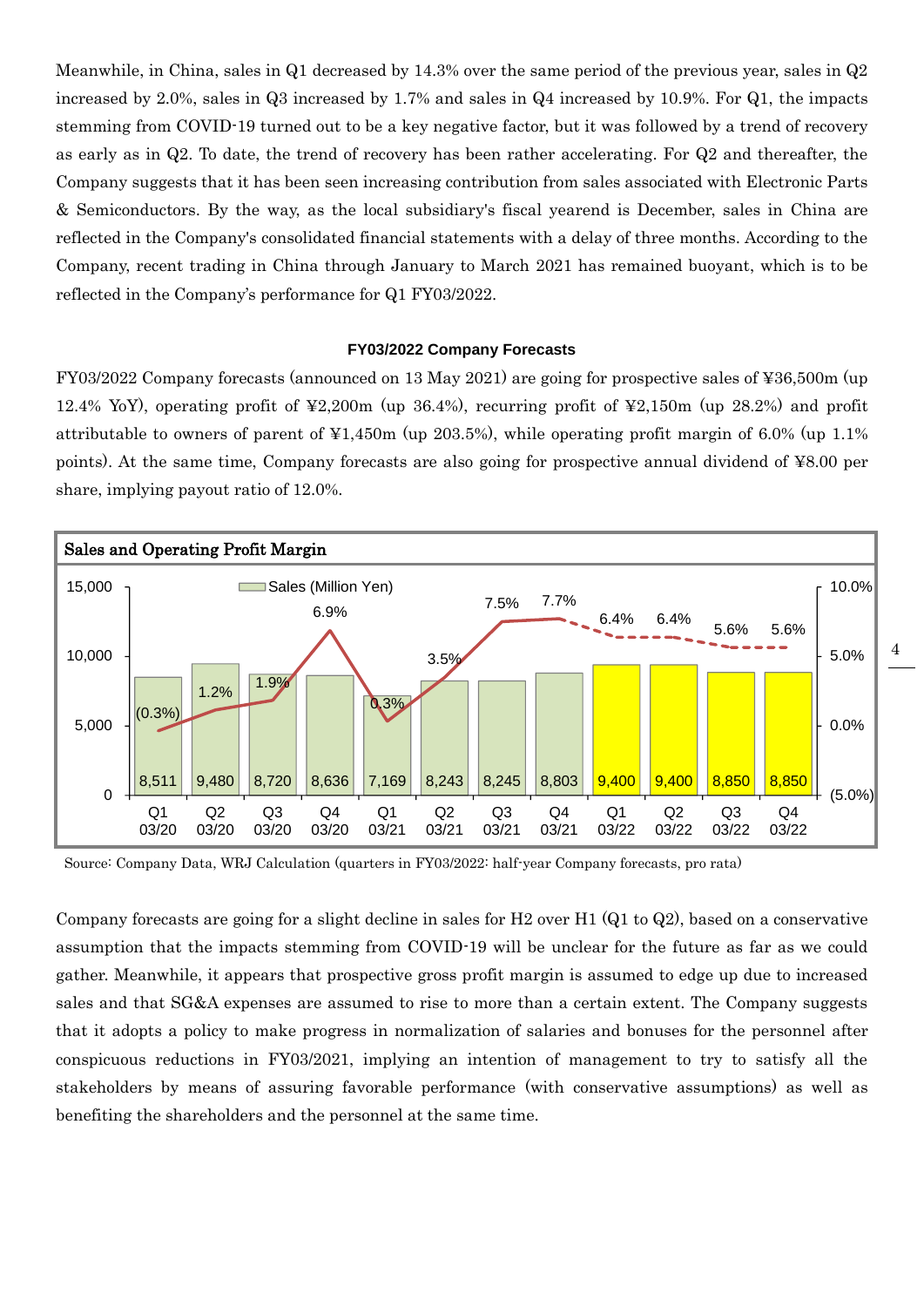# 4.0 Financial Statements

### **Income Statement (Cumulative**/**Quarterly)**

| <b>Income Statement</b>                          | <b>Cons.Act</b> | <b>Cons.Act</b>         | <b>Cons.Act</b> | <b>Cons.Act</b> | <b>Cons.Act</b> | <b>Cons.Act</b> | <b>Cons.Act</b> | <b>Cons.Act</b> |           |
|--------------------------------------------------|-----------------|-------------------------|-----------------|-----------------|-----------------|-----------------|-----------------|-----------------|-----------|
|                                                  | Q <sub>1</sub>  | Q1 to Q2                | Q1 to Q3        | Q1 to Q4        | Q <sub>1</sub>  | Q1 to Q2        | Q1 to Q3        | Q1 to Q4        | YoY       |
| (Million Yen)                                    | 03/2020         | 03/2020                 | 03/2020         | 03/2020         | 03/2021         | 03/2021         | 03/2021         | 03/2021         | Net Chg.  |
| <b>Sales</b>                                     | 8,511           | 17,991                  | 26,711          | 35,348          | 7,169           | 15,412          | 23,658          | 32,462          | (2,886)   |
| Cost of Sales                                    | 6,363           | 13,577                  | 20,067          | 26,161          | 5,315           | 11,413          | 17,206          | 23,375          | (2,785)   |
| <b>Gross Profit</b>                              | 2,148           | 4,413                   | 6,644           | 9,187           | 1,853           | 3,999           | 6,452           | 9,086           | (100)     |
| <b>SG&amp;A Expenses</b>                         | 2,177           | 4,333                   | 6,402           | 8,351           | 1,828           | 3,685           | 5,519           | 7,473           | (878)     |
| <b>Operating Profit</b>                          | (29)            | 80                      | 241             | 835             | 24              | 313             | 932             | 1,613           | $+777$    |
| Non Operating Balance                            | (60)            | (77)                    | (56)            | (122)           | (18)            | 59              | 72              | 63              | $+186$    |
| <b>Recurring Profit</b>                          | (90)            | $\overline{\mathbf{2}}$ | 184             | 712             | 6               | 372             | 1,005           | 1,676           | $+963$    |
| <b>Extraordinary Balance</b>                     | (5)             | (6)                     | (2, 121)        | (3, 332)        | (13)            | (703)           | (719)           | (662)           | $+2,670$  |
| Profit before Income Taxes                       | (95)            | (3)                     | (1,936)         | (2,619)         | (7)             | (331)           | 285             | 1,014           | $+3,633$  |
| <b>Total Income Taxes</b>                        | 30              | 117                     | 776             | 866             | 67              | 212             | 365             | 535             | (330)     |
| Profit Attributable to Non-Controlling Interests | $\mathbf 0$     | 0                       | $\pmb{0}$       | 0               | $\mathbf 0$     | 1               | 0               | 1               | $+0$      |
| <b>Profit Attributable to Owners of Parent</b>   | (126)           | (121)                   | (2,713)         | (3, 485)        | (76)            | (544)           | (80)            | 477             | $+3,963$  |
| Sales YoY                                        | (17.7%)         | $(14.1\%)$              | (14.3%)         | $(13.6\%)$      | $(15.8\%)$      | (14.3%)         | $(11.4\%)$      | $(8.2\%)$       |           |
| <b>Operating Profit YoY</b>                      |                 | $(94.2\%)$              | $(88.9\%)$      | (67.6%)         |                 | +290.5%         | +286.0%         | +93.0%          |           |
| <b>Recurring Profit YoY</b>                      |                 | (99.8%                  | $(91.4\%)$      | $(72.0\%)$      |                 |                 | +443.5%         | $+135.1%$       |           |
| Profit Attributable to Owners of Parent YoY      | ٠               |                         | $\blacksquare$  | $\overline{a}$  |                 | ٠               |                 |                 |           |
| Gross Profit Margin                              | 25.2%           | 24.5%                   | 24.9%           | 26.0%           | 25.9%           | 25.9%           | 27.3%           | 28.0%           | $+2.0%$   |
| Sales to SG&A Expenses Ratio                     | 25.6%           | 24.1%                   | 24.0%           | 23.6%           | 25.5%           | 23.9%           | 23.3%           | 23.0%           | $(0.6\%)$ |
| <b>Operating Profit Margin</b>                   | $(0.3\%)$       | 0.4%                    | 0.9%            | 2.4%            | 0.3%            | 2.0%            | 3.9%            | 5.0%            | $+2.6%$   |
| Recurring Profit Margin                          | $(1.1\%)$       | 0.0%                    | 0.7%            | 2.0%            | 0.1%            | 2.4%            | 4.2%            | 5.2%            | $+3.1%$   |
| Profit Attributable to Owners of Parent Margin   | $(1.5\%)$       | $(0.7\%)$               | $(10.2\%)$      | $(9.9\%)$       | $(1.1\%)$       | (3.5%)          | $(0.3\%)$       | 1.5%            | $+11.3%$  |
| Total Income Taxes / Profit before Income Taxes  |                 |                         |                 |                 |                 |                 | 128.0%          | 52.8%           |           |
|                                                  |                 |                         |                 |                 |                 |                 |                 |                 |           |
| <b>Income Statement</b>                          | <b>Cons.Act</b> | <b>Cons.Act</b>         | <b>Cons.Act</b> | <b>Cons.Act</b> | <b>Cons.Act</b> | <b>Cons.Act</b> | <b>Cons.Act</b> | <b>Cons.Act</b> |           |
|                                                  | Q <sub>1</sub>  | Q <sub>2</sub>          | Q3              | Q <sub>4</sub>  | Q <sub>1</sub>  | Q <sub>2</sub>  | Q <sub>3</sub>  | Q <sub>4</sub>  | YoY       |
| (Million Yen)                                    | 03/2020         | 03/2020                 | 03/2020         | 03/2020         | 03/2021         | 03/2021         | 03/2021         | 03/2021         | Net Chg.  |
| <b>Sales</b>                                     | 8,511           | 9,480                   | 8,720           | 8,636           | 7,169           | 8,243           | 8,245           | 8,803           | $+166$    |
| Cost of Sales                                    | 6,363           | 7,214                   | 6,489           | 6,093           | 5,315           | 6,097           | 5,792           | 6,168           | $+75$     |
| <b>Gross Profit</b>                              | 2,148           | 2,265                   | 2,230           | 2,543           | 1,853           | 2,145           | 2,453           | 2,634           | $+91$     |
| <b>SG&amp;A Expenses</b>                         | 2,177           | 2,156                   | 2,068           | 1,949           | 1,828           | 1,857           | 1,833           | 1,954           | $+5$      |
| <b>Operating Profit</b>                          | (29)            | 109                     | 161             | 593             | 24              | 288             | 619             | 680             | $+86$     |
| Non Operating Balance                            | (60)            | (16)                    | 20              | (65)            | (18)            | 78              | 12              | (9)             | $+56$     |
| <b>Recurring Profit</b>                          | (90)            | 93                      | 182             | 527             | 6               | 366             | 632             | 671             | $+143$    |
| <b>Extraordinary Balance</b>                     | (5)             | (0)                     | (2, 115)        | (1, 211)        | (13)            | (690)           | (16)            | 57              | $+1,268$  |
| Profit before Income Taxes                       | (95)            | 92                      | (1,932)         | (683)           | (7)             | (323)           | 616             | 728             | $+1,411$  |
| <b>Total Income Taxes</b>                        | 30              | 87                      | 658             | 89              | 67              | 144             | 153             | 170             | $+80$     |
| Profit Attributable to Non-Controlling Interests | 0               | (0)                     | 0               | (0)             | 0               | 0               | (0)             | 0               | $+0$      |
| <b>Profit Attributable to Owners of Parent</b>   | (126)           | 5                       | (2, 592)        | (772)           | (76)            | (468)           | 463             | 558             | $+1,330$  |
| Sales YoY                                        | (17.7%)         | $(10.5\%)$              | (14.7%)         | (11.6%)         | $(15.8\%)$      | $(13.1\%)$      | $(5.4\%)$       | $+1.9%$         |           |
| Operating Profit YoY                             |                 | $(83.4\%)$              | $(80.0\%)$      | +49.6%          |                 | $+163.1%$       | +283.8%         | $+14.5%$        |           |
| Recurring Profit YoY                             |                 | $(85.8\%)$              | (77.7%)         | +35.9%          |                 | +293.8%         | +247.3%         | $+27.1%$        |           |
| Profit Attributable to Owners of Parent YoY      |                 | $(99.0\%)$              |                 |                 |                 |                 |                 |                 |           |
| Gross Profit Margin                              | 25.2%           | 23.9%                   | 25.6%           | 29.4%           | 25.9%           | 26.0%           | 29.7%           | 29.9%           | $+0.5%$   |
| Sales to SG&A Expenses Ratio                     | 25.6%           | 22.7%                   | 23.7%           | 22.6%           | 25.5%           | 22.5%           | 22.2%           | 22.2%           | (0.4% )   |
| <b>Operating Profit Margin</b>                   | $(0.3\%)$       | 1.2%                    | 1.9%            | 6.9%            | 0.3%            | 3.5%            | 7.5%            | 7.7%            | $+0.8%$   |
| Recurring Profit Margin                          | $(1.1\%)$       | 1.0%                    | 2.1%            | 6.1%            | 0.1%            | 4.4%            | 7.7%            | 7.6%            | $+1.5%$   |
| Profit Attributable to Owners of Parent Margin   | (1.5%)          | 0.1%                    | (29.7%)         | $(8.9\%)$       | $(1.1\%)$       | (5.7%)          | 5.6%            | 6.3%            | $+15.3%$  |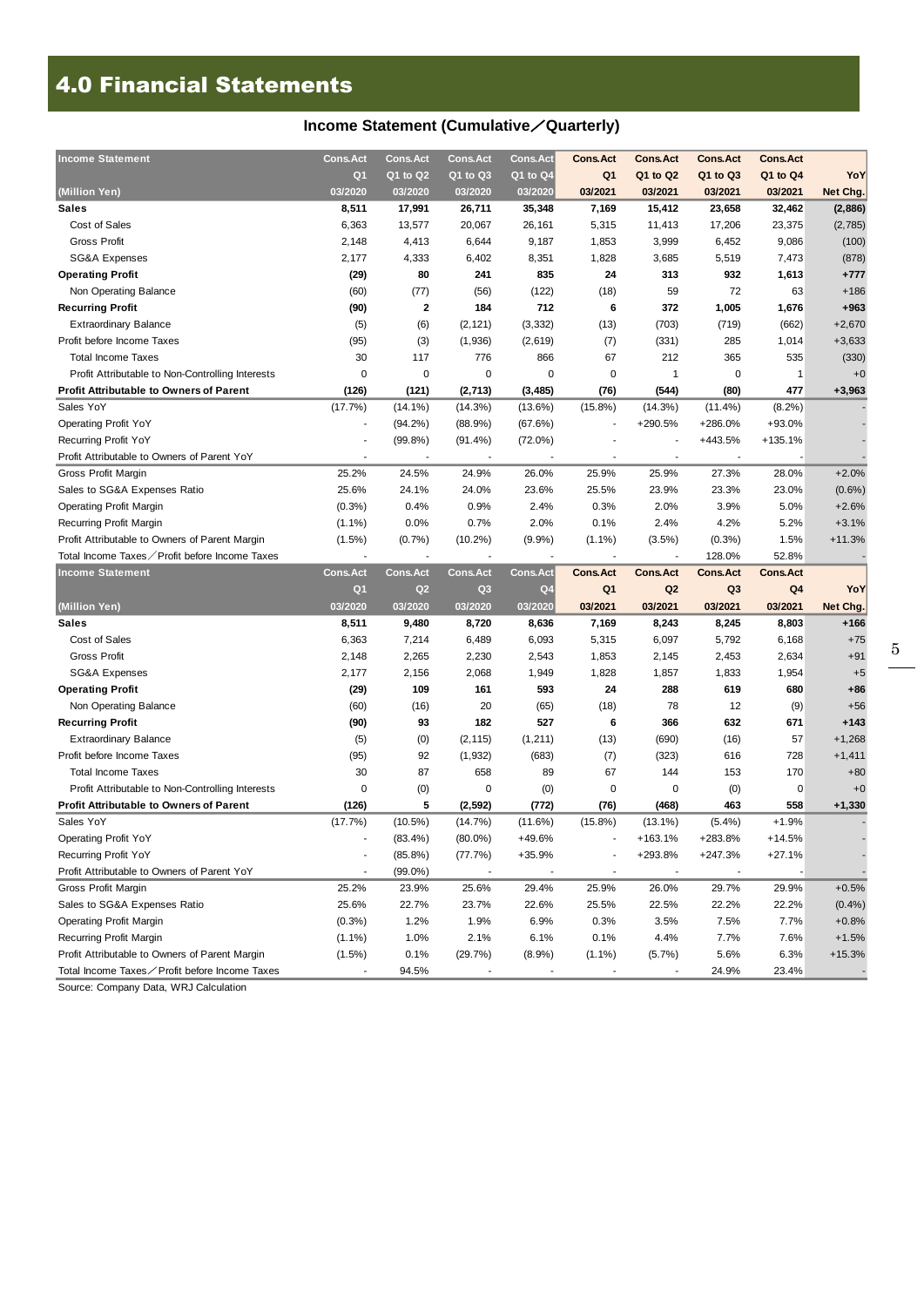### **Sales by Region (Cumulative**/**Quarterly)**

| <b>Sales by Region</b>    | <b>Cons.Act</b>         | <b>Cons.Act</b> | <b>Cons.Act</b> | <b>Cons.Act</b> | <b>Cons.Act</b> | <b>Cons.Act</b> | <b>Cons.Act</b> | <b>Cons.Act</b> |          |
|---------------------------|-------------------------|-----------------|-----------------|-----------------|-----------------|-----------------|-----------------|-----------------|----------|
|                           | Q <sub>1</sub>          | Q1 to Q2        | Q1 to Q3        | Q1 to Q4        | Q <sub>1</sub>  | Q1 to Q2        | Q1 to Q3        | Q1 to Q4        | YoY      |
| (Million Yen)             | 03/2020                 | 03/2020         | 03/2020         | 03/2020         | 03/2021         | 03/2021         | 03/2021         | 03/2021         | Net Chg. |
| Japan                     | 3,715                   | 7,501           | 10,975          | 14,565          | 3,063           | 5,850           | 8,950           | 12,338          | (2, 227) |
| China                     | 3,879                   | 8,490           | 12,777          | 16,836          | 3,325           | 8,025           | 12,385          | 16,888          | $+52$    |
| Southeast Asia            | 352                     | 744             | 1,142           | 1,535           | 344             | 665             | 997             | 1,376           | (159)    |
| Europe, Americas, etc.    | 563                     | 1,255           | 1,816           | 2,410           | 436             | 871             | 1,325           | 1,858           | (552)    |
| (Adjustments)             | $\overline{\mathbf{c}}$ | 1               | 1               | 2               | $\overline{1}$  | 1               |                 | $\overline{2}$  | (0)      |
| Sales                     | 8,511                   | 17,991          | 26,711          | 35,348          | 7,169           | 15,412          | 23,658          | 32,462          | (2,886)  |
| Japan                     | $(13.0\%)$              | $(10.7\%)$      | $(13.1\%)$      | $(13.2\%)$      | (17.6%)         | $(22.0\%)$      | (18.5%)         | (15.3%)         |          |
| China                     | $(22.1\%)$              | $(18.4\%)$      | $(16.8\%)$      | $(15.4\%)$      | (14.3%)         | $(5.5\%)$       | $(3.1\%)$       | $+0.3%$         |          |
| Southeast Asia            | (14.7%)                 | (11.5%)         | $(9.4\%)$       | $(8.1\%)$       | $(2.4\%)$       | $(10.6\%)$      | (12.7%)         | $(10.3\%)$      |          |
| Europe, Americas, etc.    | $(16.4\%)$              | $(3.0\%)$       | (4.7%)          | $(6.9\%)$       | (22.6%)         | (30.7%)         | $(27.0\%)$      | (22.9%)         |          |
| Sales (YoY)               | (17.7%)                 | (14.1%)         | (14.3%)         | (13.6%)         | (15.8%)         | (14.3%)         | (11.4%)         | (8.2%)          |          |
| Japan                     | 43.6%                   | 41.7%           | 41.1%           | 41.2%           | 42.7%           | 38.0%           | 37.8%           | 38.0%           |          |
| China                     | 45.6%                   | 47.2%           | 47.8%           | 47.6%           | 46.4%           | 52.1%           | 52.3%           | 52.0%           |          |
| Southeast Asia            | 4.1%                    | 4.1%            | 4.3%            | 4.3%            | 4.8%            | 4.3%            | 4.2%            | 4.2%            |          |
| Europe, Americas, etc.    | 6.6%                    | 7.0%            | 6.8%            | 6.8%            | 6.1%            | 5.7%            | 5.6%            | 5.7%            |          |
| Sales (Composition Ratio) | 100.0%                  | 100.0%          | 100.0%          | 100.0%          | 100.0%          | 100.0%          | 100.0%          | 100.0%          |          |
| <b>Sales by Region</b>    | <b>Cons.Act</b>         | <b>Cons.Act</b> | <b>Cons.Act</b> | <b>Cons.Act</b> | <b>Cons.Act</b> | <b>Cons.Act</b> | <b>Cons.Act</b> | <b>Cons.Act</b> |          |
|                           | Q <sub>1</sub>          | Q <sub>2</sub>  | Q <sub>3</sub>  | Q <sub>4</sub>  | Q <sub>1</sub>  | Q <sub>2</sub>  | Q3              | Q4              | YoY      |
| (Million Yen)             | 03/2020                 | 03/2020         | 03/2020         | 03/2020         | 03/2021         | 03/2021         | 03/2021         | 03/2021         | Net Chg. |
| Japan                     | 3,715                   | 3,786           | 3,474           | 3,590           | 3,063           | 2,786           | 3,099           | 3,388           | (202)    |
| China                     | 3,879                   | 4,610           | 4,287           | 4,059           | 3,325           | 4,700           | 4,360           | 4,503           | $+444$   |
| Southeast Asia            | 352                     | 391             | 397             | 393             | 344             | 321             | 331             | 379             | (14)     |
| Europe, Americas, etc.    | 563                     | 692             | 560             | 594             | 436             | 434             | 454             | 532             | (62)     |
| <b>Sales</b>              | 8,511                   | 9,480           | 8,720           | 8,636           | 7,169           | 8,243           | 8,245           | 8,803           | $+166$   |
| Japan                     | $(13.0\%)$              | $(8.3\%)$       | (17.9%)         | $(13.3\%)$      | (17.6%)         | $(26.4\%)$      | $(10.8\%)$      | $(5.6\%)$       |          |
| China                     | $(22.1\%)$              | $(14.9\%)$      | $(13.6\%)$      | $(10.5\%)$      | $(14.3\%)$      | $+2.0%$         | $+1.7%$         | $+10.9%$        |          |
| Southeast Asia            | $(14.7\%)$              | $(8.2\%)$       | $(5.5\%)$       | (3.9%)          | $(2.4\%)$       | (17.9%)         | $(16.6\%)$      | $(3.6\%)$       |          |
| Europe, Americas, etc.    | $(16.4\%)$              | $+11.4%$        | $(8.2\%)$       | $(13.0\%)$      | (22.6%)         | (37.3%)         | $(18.9\%)$      | $(10.4\%)$      |          |
| Sales (YoY)               | (17.7%)                 | $(10.5\%)$      | (14.7%)         | (11.6%)         | (15.8%)         | $(13.1\%)$      | $(5.4\%)$       | $+1.9%$         |          |
| Japan                     | 43.6%                   | 39.9%           | 39.8%           | 41.6%           | 42.7%           | 33.8%           | 37.6%           | 38.5%           |          |
| China                     | 45.6%                   | 48.6%           | 49.2%           | 47.0%           | 46.4%           | 57.0%           | 52.9%           | 51.1%           |          |
| Southeast Asia            | 4.1%                    | 4.1%            | 4.6%            | 4.6%            | 4.8%            | 3.9%            | 4.0%            | 4.3%            |          |
| Europe, Americas, etc.    | 6.6%                    | 7.3%            | 6.4%            | 6.9%            | 6.1%            | 5.3%            | 5.5%            | 6.0%            |          |
| Sales (Composition Ratio) | 100.0%                  | 100.0%          | 100.0%          | 100.0%          | 100.0%          | 100.0%          | 100.0%          | 100.0%          |          |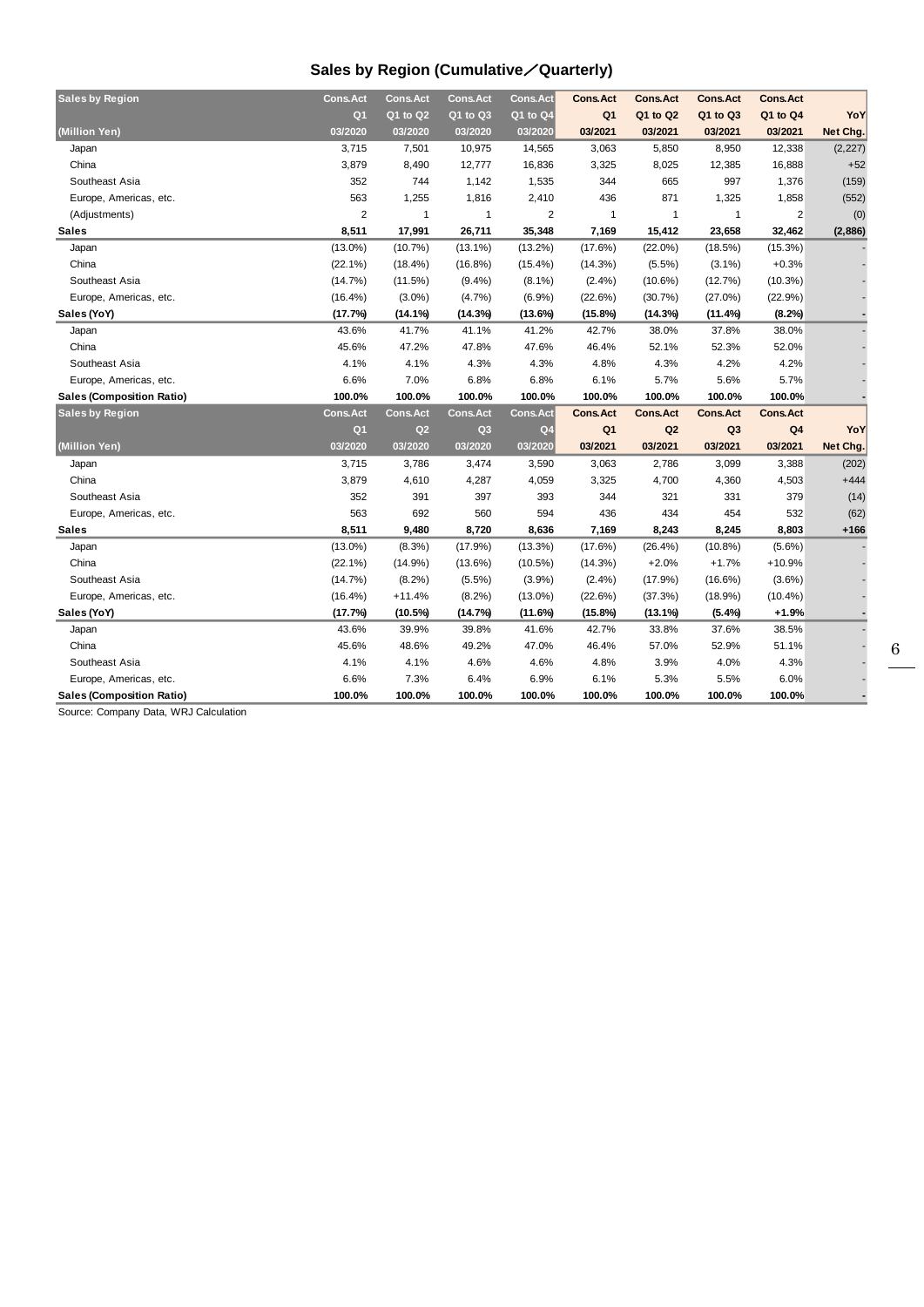### **Sales by Application (Cumulative**/**Quarterly)**

| <b>Sales by Application</b>                           | <b>Cons.Act</b> | <b>Cons.Act</b> | <b>Cons.Act</b> | <b>Cons.Act</b> | <b>Cons.Act</b> | <b>Cons.Act</b> | <b>Cons.Act</b> | <b>Cons.Act</b> |          |
|-------------------------------------------------------|-----------------|-----------------|-----------------|-----------------|-----------------|-----------------|-----------------|-----------------|----------|
|                                                       | Q <sub>1</sub>  | Q1 to Q2        | Q1 to Q3        | Q1 to Q4        | Q <sub>1</sub>  | Q1 to Q2        | Q1 to Q3        | Q1 to Q4        | YoY      |
| (Million Yen)                                         | 03/2020         | 03/2020         | 03/2020         | 03/2020         | 03/2021         | 03/2021         | 03/2021         | 03/2021         | Net Chg. |
| Automobiles                                           | 3,755           | 7,888           | 11,753          | 15,370          | 3,065           | 6,610           | 10,059          | 13,682          | (1,688)  |
| Electronic Parts & Semiconductors                     | 1,290           | 2,932           | 4,485           | 6,113           | 1,444           | 2,924           | 4,536           | 6,315           | $+202$   |
| Consumer Electronics & Precision Equipment            | 1,217           | 2,259           | 3,304           | 4,298           | 874             | 1,814           | 2,848           | 3,888           | (410)    |
| Other                                                 | 2,248           | 4,911           | 7,169           | 9,566           | 1,785           | 4,063           | 6,213           | 8,574           | (992)    |
| Sales                                                 | 8,511           | 17,991          | 26,711          | 35,348          | 7,169           | 15,412          | 23,658          | 32,462          | (2,886)  |
| Automobiles                                           | $(18.6\%)$      | $(13.6\%)$      | $(13.8\%)$      | $(14.0\%)$      | $(18.4\%)$      | $(16.2\%)$      | $(14.4\%)$      | $(11.0\%)$      |          |
| Electronic Parts & Semiconductors                     | $(34.8\%)$      | (26.6%)         | $(24.1\%)$      | $(19.1\%)$      | $+11.9%$        | (0.3%)          | $+1.1%$         | $+3.3%$         |          |
| <b>Consumer Electronics &amp; Precision Equipment</b> | $(0.6\%)$       | $(8.5\%)$       | $(10.1\%)$      | $(11.1\%)$      | $(28.2\%)$      | (19.7%)         | $(13.8\%)$      | $(9.5\%)$       |          |
| Other                                                 | $(11.0\%)$      | $(8.0\%)$       | (9.9%)          | $(10.3\%)$      | (20.6%)         | (17.3%)         | $(13.3\%)$      | $(10.4\%)$      |          |
| Sales (YoY)                                           | (17.7%)         | $(14.1\%)$      | (14.3%)         | (13.6%)         | (15.8%)         | (14.3%)         | (11.4%)         | (8.2%)          |          |
| Automobiles                                           | 44.1%           | 43.8%           | 44.0%           | 43.5%           | 42.8%           | 42.9%           | 42.5%           | 42.1%           |          |
| Electronic Parts & Semiconductors                     | 15.2%           | 16.3%           | 16.8%           | 17.3%           | 20.1%           | 19.0%           | 19.2%           | 19.5%           |          |
| <b>Consumer Electronics &amp; Precision Equipment</b> | 14.3%           | 12.6%           | 12.4%           | 12.2%           | 12.2%           | 11.8%           | 12.0%           | 12.0%           |          |
| Other                                                 | 26.4%           | 27.3%           | 26.8%           | 27.1%           | 24.9%           | 26.4%           | 26.3%           | 26.4%           |          |
| <b>Sales (Composition Ratio)</b>                      | 100.0%          | 100.0%          | 100.0%          | 100.0%          | 100.0%          | 100.0%          | 100.0%          | 100.0%          |          |
| <b>Sales by Application</b>                           | <b>Cons.Act</b> | <b>Cons.Act</b> | <b>Cons.Act</b> | <b>Cons.Act</b> | <b>Cons.Act</b> | <b>Cons.Act</b> | <b>Cons.Act</b> | <b>Cons.Act</b> |          |
|                                                       | Q <sub>1</sub>  | Q <sub>2</sub>  | Q <sub>3</sub>  | Q <sub>4</sub>  | Q <sub>1</sub>  | Q <sub>2</sub>  | Q3              | Q <sub>4</sub>  | YoY      |
| (Million Yen)                                         | 03/2020         | 03/2020         | 03/2020         | 03/2020         | 03/2021         | 03/2021         | 03/2021         | 03/2021         | Net Chg. |
| Automobiles                                           | 3,755           | 4,132           | 3,864           | 3,617           | 3,065           | 3,544           | 3,448           | 3,623           | $+6$     |
| Electronic Parts & Semiconductors                     | 1,290           | 1,642           | 1,552           | 1,627           | 1,444           | 1,480           | 1,612           | 1,779           | $+152$   |
| Consumer Electronics & Precision Equipment            | 1,217           | 1,042           | 1,045           | 994             | 874             | 939             | 1,034           | 1,040           | $+46$    |
| Other                                                 | 2,248           | 2,662           | 2,257           | 2,397           | 1,785           | 2,277           | 2,150           | 2,361           | (36)     |
| Sales                                                 | 8,511           | 9,480           | 8,720           | 8,636           | 7,169           | 8,243           | 8,245           | 8,803           | $+166$   |
| Automobiles                                           | $(18.6\%)$      | $(8.5\%)$       | $(14.1\%)$      | $(14.8\%)$      | $(18.4\%)$      | $(14.2\%)$      | $(10.8\%)$      | $+0.2%$         |          |
| Electronic Parts & Semiconductors                     | $(34.8\%)$      | (18.6%)         | (18.7%)         | $(1.5\%)$       | $+11.9%$        | $(9.9\%)$       | $+3.9%$         | $+9.3%$         |          |
| <b>Consumer Electronics &amp; Precision Equipment</b> | $(0.6\%)$       | $(16.4\%)$      | $(13.2\%)$      | (14.5%)         | (28.2%)         | $(9.9\%)$       | $(1.1\%)$       | $+4.6%$         |          |
| Other                                                 | $(11.0\%)$      | $(5.3\%)$       | (13.7%)         | $(11.4\%)$      | (20.6%)         | (14.5%)         | $(4.7\%)$       | $(1.5\%)$       |          |
| Sales (YoY)                                           | (17.7%)         | (10.5%)         | (14.7%)         | (11.6%)         | (15.8%)         | (13.1%)         | $(5.4\%)$       | $+1.9%$         |          |
|                                                       |                 |                 |                 |                 |                 |                 |                 |                 |          |
| Automobiles                                           | 44.1%           | 43.6%           | 44.3%           | 41.9%           | 42.8%           | 43.0%           | 41.8%           | 41.2%           |          |
| Electronic Parts & Semiconductors                     | 15.2%           | 17.3%           | 17.8%           | 18.8%           | 20.1%           | 18.0%           | 19.5%           | 20.2%           |          |
| Consumer Electronics & Precision Equipment            | 14.3%           | 11.0%           | 12.0%           | 11.5%           | 12.2%           | 11.4%           | 12.5%           | 11.8%           |          |
| Other                                                 | 26.4%           | 28.1%           | 25.9%           | 27.8%           | 24.9%           | 27.6%           | 26.1%           | 26.8%           |          |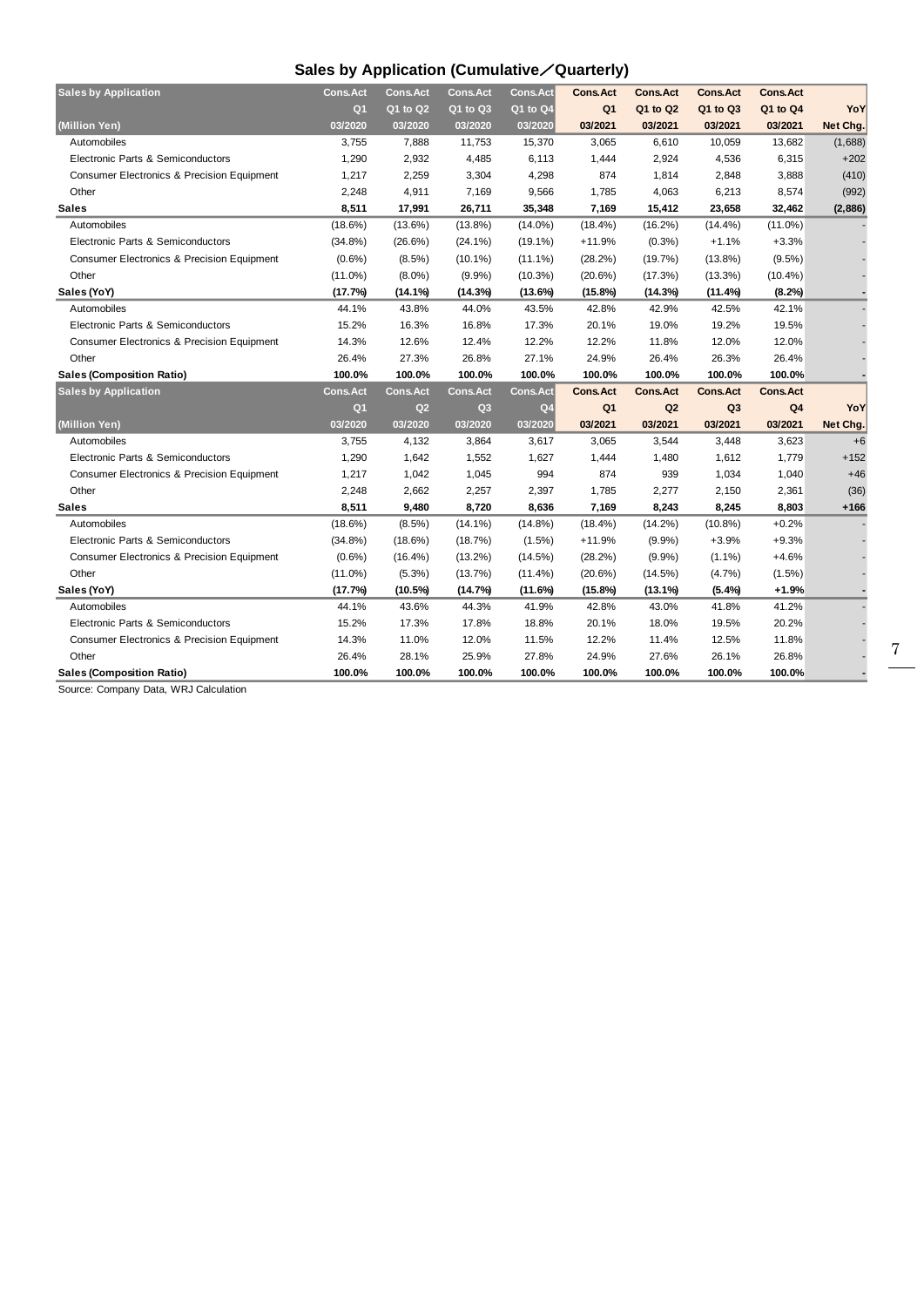### **Balance Sheet (Quarterly)**

| <b>Balance Sheet</b>                    | <b>Cons.Act</b> | <b>Cons.Act</b> | <b>Cons.Act</b> | <b>Cons.Act</b> | <b>Cons.Act</b> | <b>Cons.Act</b> | <b>Cons.Act</b> | <b>Cons.Act</b> |          |
|-----------------------------------------|-----------------|-----------------|-----------------|-----------------|-----------------|-----------------|-----------------|-----------------|----------|
|                                         | Q <sub>1</sub>  | Q2              | Q <sub>3</sub>  | Q <sub>4</sub>  | Q <sub>1</sub>  | Q2              | Q <sub>3</sub>  | Q <sub>4</sub>  | YoY      |
| (Million Yen)                           | 03/2020         | 03/2020         | 03/2020         | 03/2020         | 03/2021         | 03/2021         | 03/2021         | 03/2021         | Net Chg. |
| Cash and Deposit                        | 2,704           | 2,310           | 3,327           | 3,389           | 3,702           | 3,796           | 3,976           | 4,092           | $+702$   |
| <b>Accounts Receivables</b>             | 10,104          | 10,065          | 9,713           | 9,942           | 8,682           | 9,053           | 9,454           | 9,629           | (312)    |
| Inventory                               | 4,892           | 4,383           | 4,262           | 4,229           | 4,024           | 3,833           | 3,925           | 3,965           | (264)    |
| Other                                   | 268             | 308             | 403             | 230             | 223             | 267             | 292             | 373             | $+143$   |
| <b>Current Assets</b>                   | 17,969          | 17,068          | 17,707          | 17,792          | 16,632          | 16,950          | 17,648          | 18,060          | $+268$   |
| <b>Tangible Assets</b>                  | 10,105          | 9,910           | 7,819           | 7,134           | 6,846           | 6,090           | 6,210           | 6,194           | (940)    |
| Intangible Assets                       | 955             | 869             | 791             | 344             | 326             | 183             | 173             | 175             | (169)    |
| Investments and Other Assets            | 763             | 774             | 226             | 304             | 292             | 264             | 266             | 272             | (32)     |
| <b>Fixed Assets</b>                     | 11,824          | 11,554          | 8,837           | 7,784           | 7,465           | 6,538           | 6,651           | 6,641           | (1, 142) |
| <b>Total Assets</b>                     | 29,793          | 28,622          | 26,545          | 25,576          | 24,098          | 23,488          | 24,299          | 24,702          | (874)    |
| Accounts Payables, etc.                 | 3,692           | 3,837           | 3,837           | 3,660           | 3,059           | 3,227           | 3,058           | 3,297           | (362)    |
| Short Term Debt                         | 3,844           | 3,235           | 3,304           | 3,148           | 3,422           | 3,146           | 3,248           | 3,324           | $+175$   |
| Other                                   | 2,734           | 2,782           | 2,563           | 2,471           | 1,995           | 2,171           | 2,322           | 2,832           | $+361$   |
| <b>Current Liabilities</b>              | 10,271          | 9,855           | 9,705           | 9,280           | 8,477           | 8,545           | 8,629           | 9,454           | $+174$   |
| Long Term Debt                          | 2,187           | 2,064           | 3,132           | 2,927           | 2,739           | 2,582           | 2,413           | 1,251           | (1,675)  |
| Other                                   | 1,588           | 1,579           | 1,616           | 1,621           | 1,593           | 1,571           | 1,702           | 1,559           | (61)     |
| <b>Fixed Liabilities</b>                | 3,775           | 3,644           | 4,749           | 4,548           | 4,332           | 4,154           | 4,116           | 2,811           | (1,737)  |
| <b>Total Liabilities</b>                | 14,046          | 13,499          | 14,454          | 13,829          | 12,810          | 12,699          | 12,745          | 12,266          | (1, 563) |
| <b>Shareholders' Equity</b>             | 15,232          | 15,275          | 12,683          | 11,913          | 11,794          | 11,330          | 11,795          | 12,355          | $+441$   |
| Other                                   | 514             | (153)           | (592)           | (166)           | (506)           | (541)           | (241)           | 80              | $+247$   |
| <b>Net Assets</b>                       | 15,747          | 15,122          | 12,090          | 11,747          | 11,287          | 10,788          | 11,553          | 12,436          | $+688$   |
| <b>Total Liabilities and Net Assets</b> | 29,793          | 28,622          | 26,545          | 25,576          | 24,098          | 23,488          | 24,299          | 24,702          | (874)    |
| <b>Equity Capital</b>                   | 15,692          | 15,079          | 12,045          | 11,703          | 11,243          | 10,748          | 11,515          | 12,398          | $+695$   |
| <b>Interest Bearing Debt</b>            | 6,031           | 5,300           | 6,437           | 6,075           | 6,161           | 5,729           | 5,661           | 4,576           | (1, 499) |
| Net Debt                                | 3,327           | 2,989           | 3,109           | 2,686           | 2,459           | 1,933           | 1,685           | 484             | (2, 201) |
| <b>Equity Ratio</b>                     | 52.7%           | 52.7%           | 45.4%           | 45.8%           | 46.7%           | 45.8%           | 47.4%           | 50.2%           |          |
| Net Debt Equity Ratio                   | 21.2%           | 19.8%           | 25.8%           | 23.0%           | 21.9%           | 18.0%           | 14.6%           | 3.9%            |          |
| ROE (12 months)                         | 2.0%            | $(1.1\%)$       | (23.3%)         | (25.5%)         | (25.5%)         | $(30.3\%)$      | $(7.2\%)$       | 4.0%            |          |
| ROA (12 months)                         | 5.7%            | 4.0%            | 1.9%            | 2.5%            | 3.0%            | 4.2%            | 6.0%            | 6.7%            |          |
| Days for Inventory Turnover             | 70              | 55              | 60              | 63              | 69              | 57              | 62              | 59              |          |
| Quick Ratio                             | 125%            | 126%            | 134%            | 144%            | 146%            | 150%            | 156%            | 145%            |          |
| <b>Current Ratio</b>                    | 175%            | 173%            | 182%            | 192%            | 196%            | 198%            | 205%            | 191%            |          |

Source: Company Data, WRJ Calculation

### **Cash Flow Statement (Cumulative)**

| <b>Cash Flow Statement</b>                  | <b>Cons.Act</b>          | <b>Cons.Act</b> | <b>Cons.Act</b> | <b>Cons.Act</b> | <b>Cons.Act</b> | <b>Cons.Act</b> | <b>Cons.Act</b> | <b>Cons.Act</b> |          |
|---------------------------------------------|--------------------------|-----------------|-----------------|-----------------|-----------------|-----------------|-----------------|-----------------|----------|
|                                             | Q <sub>1</sub>           | Q1 to Q2        | Q1 to Q3        | Q1 to Q4        | Q <sub>1</sub>  | Q1 to Q2        | Q1 to Q3        | Q1 to Q4        | YoY      |
| (Million Yen)                               | 03/2020                  | 03/2020         | 03/2020         | 03/2020         | 03/2021         | 03/2021         | 03/2021         | 03/2021         | Net Chg. |
| Operating Cash Flow                         |                          | 1.009           |                 | 2,490           | . .             | .215            |                 | 2,942           | $+452$   |
| Investing Cash Flow                         |                          | (730)           |                 | (1,788)         |                 | (437)           |                 | (670)           | $+1,118$ |
| Operating Cash Flow and Investing Cash Flow | $\overline{\phantom{a}}$ | 278             | $\blacksquare$  | 701             |                 | 778             |                 | 2,272           | $+1,570$ |
| Financing Cash Flow                         |                          | (1,381)         |                 | (772)           |                 | (363)           |                 | (1,684)         | (912)    |